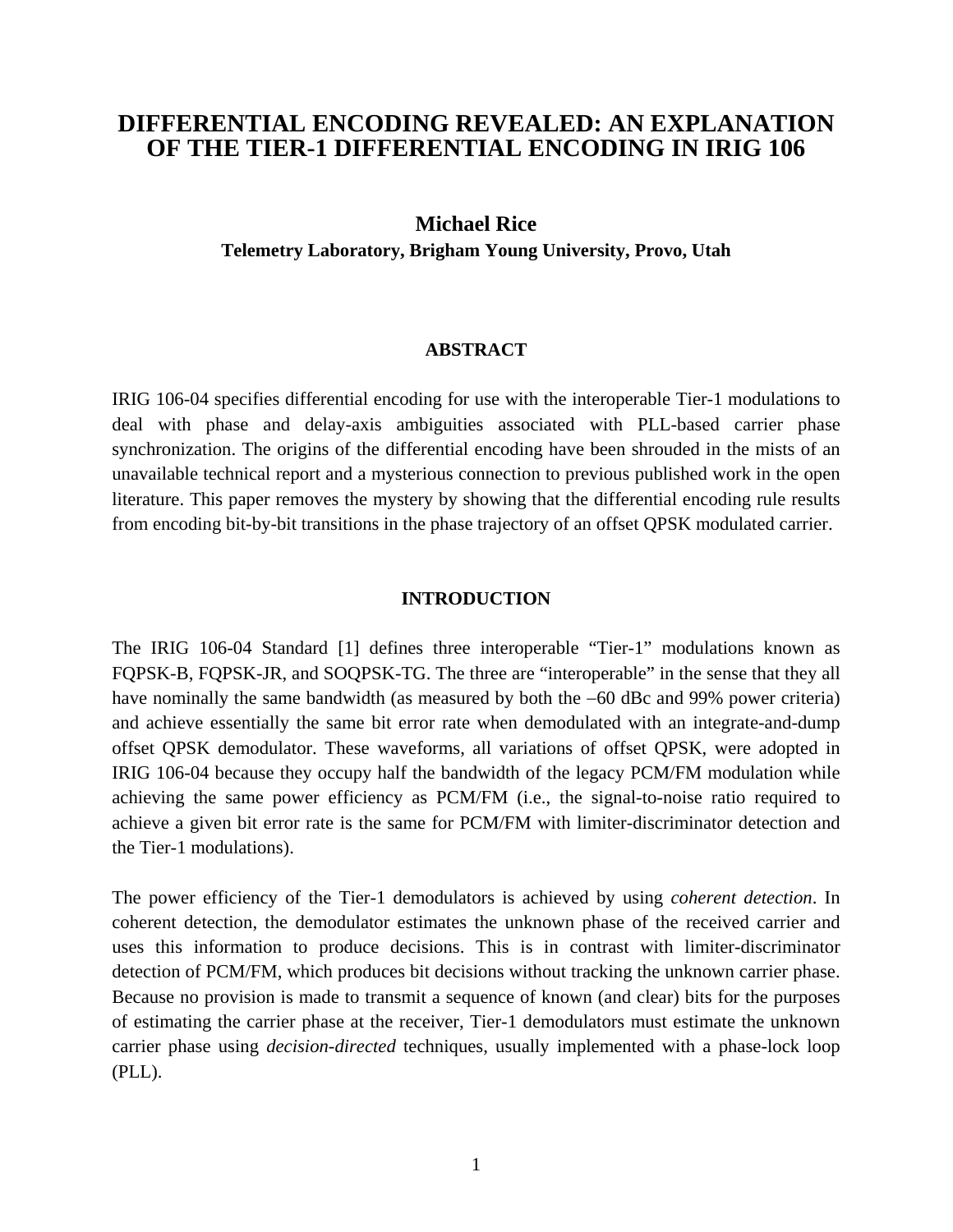One of the consequences of decision-directed estimation techniques is that the phase estimates possess a *phase ambiguity*. In the presence of phase ambiguity, the phase estimate may be offset from the true value by a phase shift that is determined from the rotational symmetry of the signal set. For example, in simple QPSK the PLL may lock in phase with the received carrier, or out of phase by −90°, 90°, or 180°. In offset QPSK, the situation is somewhat more complicated and is described later in this paper.

The two most common methods of dealing with the phase ambiguity are

- 1. Embed a known field of bits, such as a unique word or synchronization word, into the data stream. After PLL lock, a data processor searches for the known field and it variants (due to rotations by the phase possible phase ambiguities) to determine the phase ambiguity. Once identified, the phase ambiguity can be corrected using a number of straight-forward techniques.
- 2. Differentially encode the bits prior to modulation. With differential encoding, the information bits are used to select the phase *shift* rather than the absolute phase of the modulated carrier. After the PLL has achieved lock, the bit decisions are processed by a differential decoder to recover the original information bits. A properly designed differential encoding/decoding process works even in the presence of a phase ambiguity.

The most common method used in aeronautical telemetry is the second approach: differential encoding. Appendix M of the IRIG 106-04 standard defines differential encoding and decoding for use with the Tier-1 waveforms. The differential encoding is defined by Equation (4) below. The differential encoding and decoding rules perform the desired functions in the presence of the ambiguities associated with offset QPSK. The fact that this differential encoding rule (and its corresponding decoding rule) works is explained in the exceptionally well-written Section 4 of Appendix M of IRIG 106-04. MATLAB code is also supplied in Annex 1 of Appendix M to demonstrate this fact.

While it has been known for many years *how* the differential encoding works, it has been somewhat of a mystery *why* it works. The differential encoding rule defined in IRIG 106-04 was taken from the text by Feher [2] who, in turn cited a report by Clewer [3] that is no longer available. The issue of differential encoding for offset QPSK was addressed by Weber [4], but no clear connection between Weber's work and differential encoding defined in IRIG 106-04 was seen.

Until now.

This paper derives the differential encoding rule defined in IRIG 106-04 from the basic principles set forth by Weber. This derivation not only explains the origins of the rule, but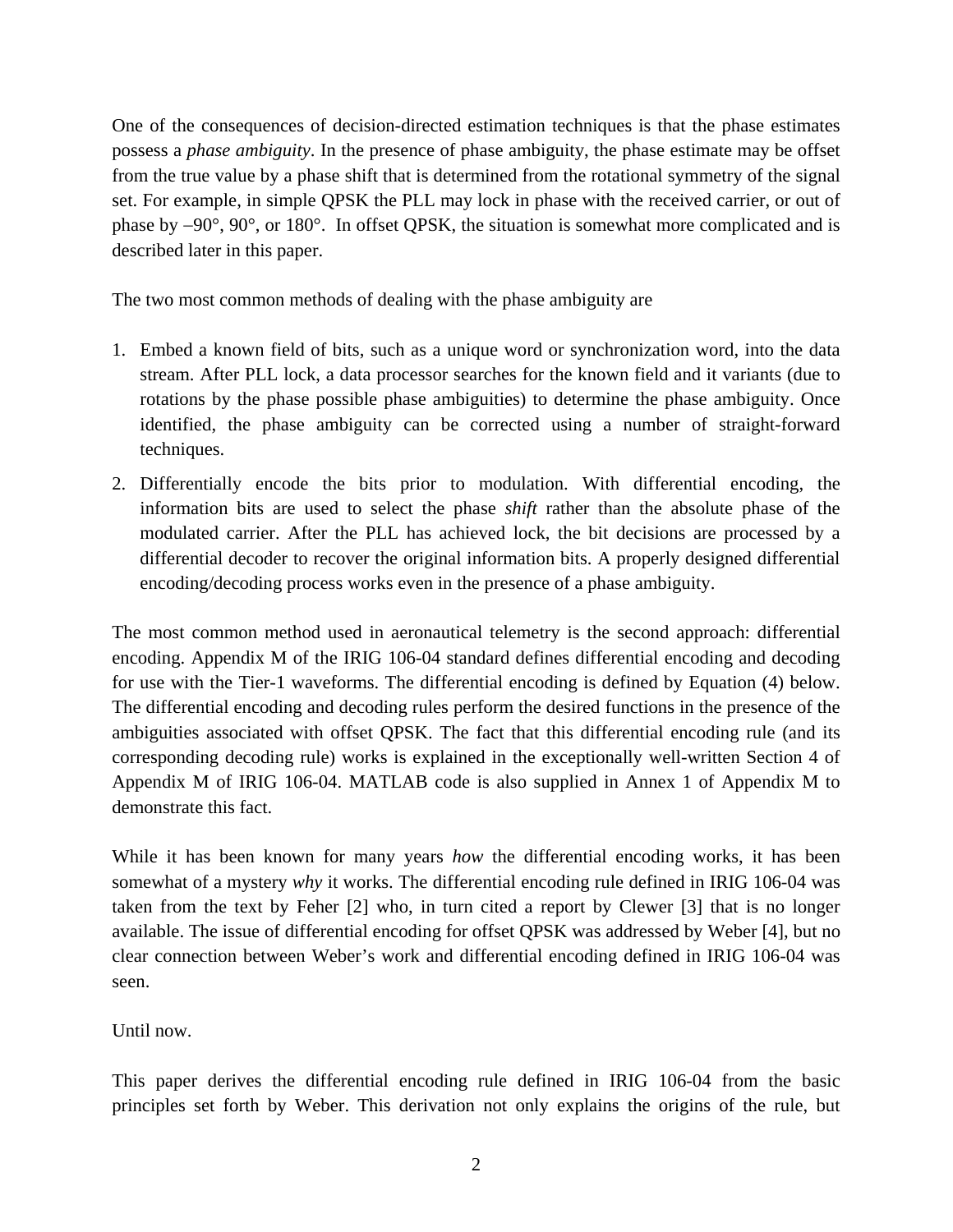reveals *why* it works. This paper is organized as follows. The notation associated with offset QPSK is described in the next section. Based on this notation, the need for differential encoding is briefly reviewed and the differential encoding rule is derived. For readers not familiar with phase trajectory plots, the notion of a phase trajectory for QPSK and offset QPSK is described in the appendix.

## **OFFSET QPSK: NOTATION**

An offset QPSK modulated carrier is a signal of the form

$$
s(t) = I(t)\cos(2\pi f_c t) - Q(t)\sin(2\pi f_c t)
$$
\n(1)

where  $f_c$  is the carrier frequency and the inphase and quadrature components are pulse trains of the form

$$
I(t) = \sum_{n} a_n p(t - nT_s)
$$
  
 
$$
Q(t) = \sum_{n} b_n p(t - \frac{T_s}{2} - nT_s)
$$
 (2)

where  $T_s$  is the symbol time (the reciprocal of the symbol rate),  $p(t)$  is the pulse shape, and the pair  $(a_n, b_n)$  represents the offset QPSK symbol. The offset QPSK symbol is usually defined using a constellation, such as the one illustrated in Figure 1. Each of the four symbols in the constellation of Figure 1 is labeled with a 2-bit pattern. This label specifies the bit-to-symbol mapping which defines how input bits are mapped to symbols. The mapping is illustrated in Figure 2 for the bit sequence  $d_0d_1d_2d_3d_4d_5d_6d_7 = 10011011$ . These 8 bits produce the four symbols  $(a_0, b_0) = (+1,-1)$ ,  $(a_1, b_1) = (-1,+1)$ ,  $(a_2, b_2) = (+1,-1)$ ,  $(a_3, b_3) = (+1,+1)$ .

Observe that one new symbol is produced for every two bits. If  $T<sub>b</sub>$  is used to denote the bit interval (the reciprocal of the bit rate), then the relationship between the bit time and the symbol time is  $T_s = 2T_b$ . The temporal relationship is illustrated in Figure 3 for the bit sequence 10011011. Observe that  $d_0 = 1$  defines  $a_0 = +1$ ;  $d_1 = 0$  defines  $b_0 = -1$ ;  $d_2 = 0$  defines  $a_1 = -1$ ;  $d_3 = 1$  defines  $b_1 = +1$ ; and so on. The convention adopted in this paper is that the even-indexed bits determine the signs of the inphase waveforms while the odd-indexed bits determine the signs of the quadrature waveforms. In what follows the two bits  $d_{2k}$  and  $d_{2k+1}$ define the symbol $(a_k, b_k)$ . Note that with *k* an integer, 2*k* is always even and 2*k*+1 is always odd.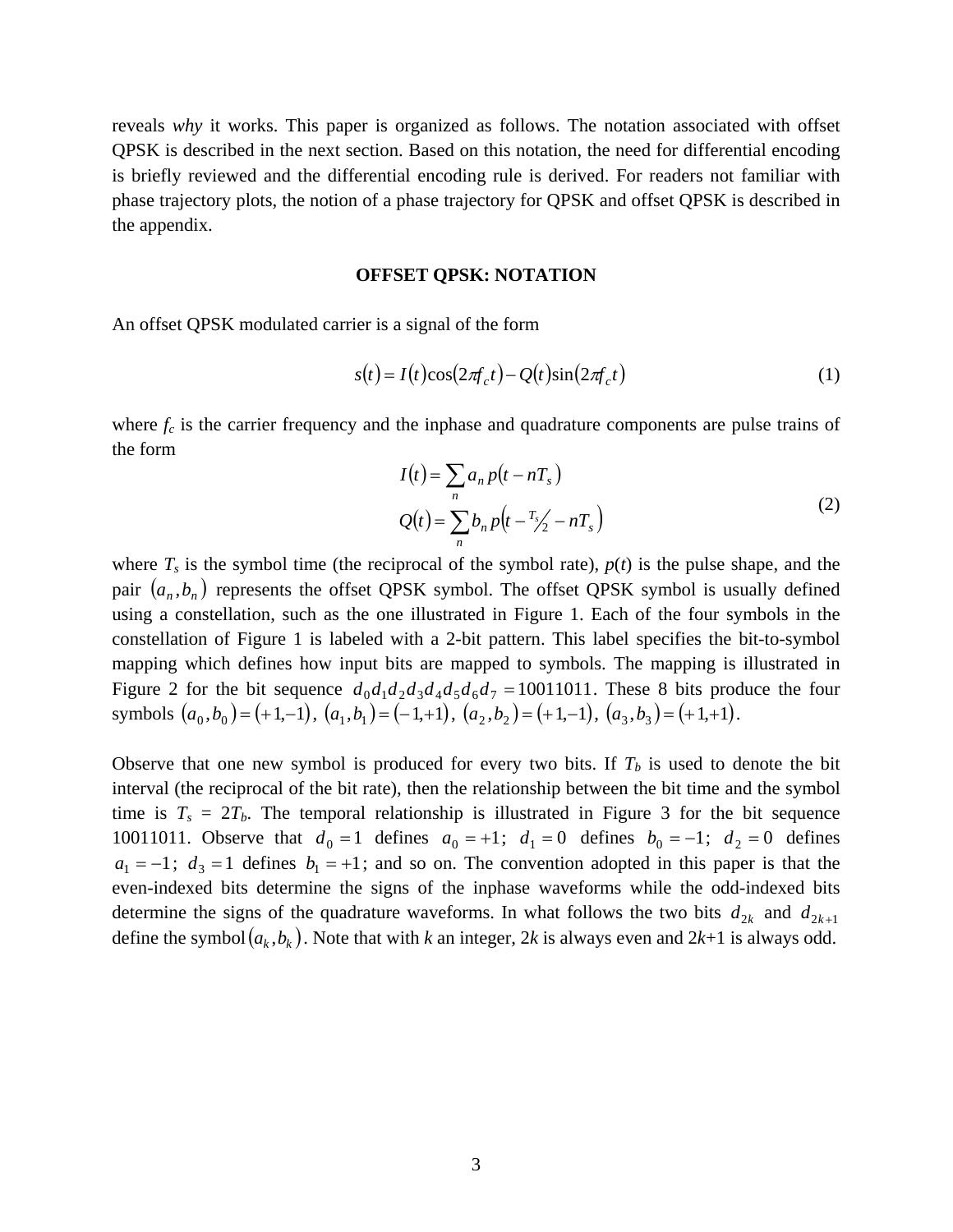

**Figure 1: An example of a QPSK or offset QPSK constellation showing the bit-to-symbol assignments.** 



**Figure 2: An illustration of the relationship between the input bits and the symbols for QPSK (left) and offset QPSK (right).** 

|  | $d_0$ $d_1$ $d_2$ $d_3$ $d_4$ $d_5$ $d_6$ $d_7$ |  |  |  |                                                      |  |  |  |
|--|-------------------------------------------------|--|--|--|------------------------------------------------------|--|--|--|
|  | 1 0 0 1 1 1 0 1                                 |  |  |  |                                                      |  |  |  |
|  |                                                 |  |  |  | $a_0 = +1$ $a_1 = -1$ $a_2 = +1$ $a_3 = +1$ $\cdots$ |  |  |  |
|  | $b_0 = -1$ $b_1 = +1$ $b_2 = -1$ $b_3 = +1$     |  |  |  |                                                      |  |  |  |

**Figure 3 An illustration of the temporal relationship between the input bits**  $d_{2k}$  **and**  $d_{2k+1}$  **and the offset QPSK** symbol components  $a_k$  and  $b_k$ . Compare with right-hand plot of Figure 2.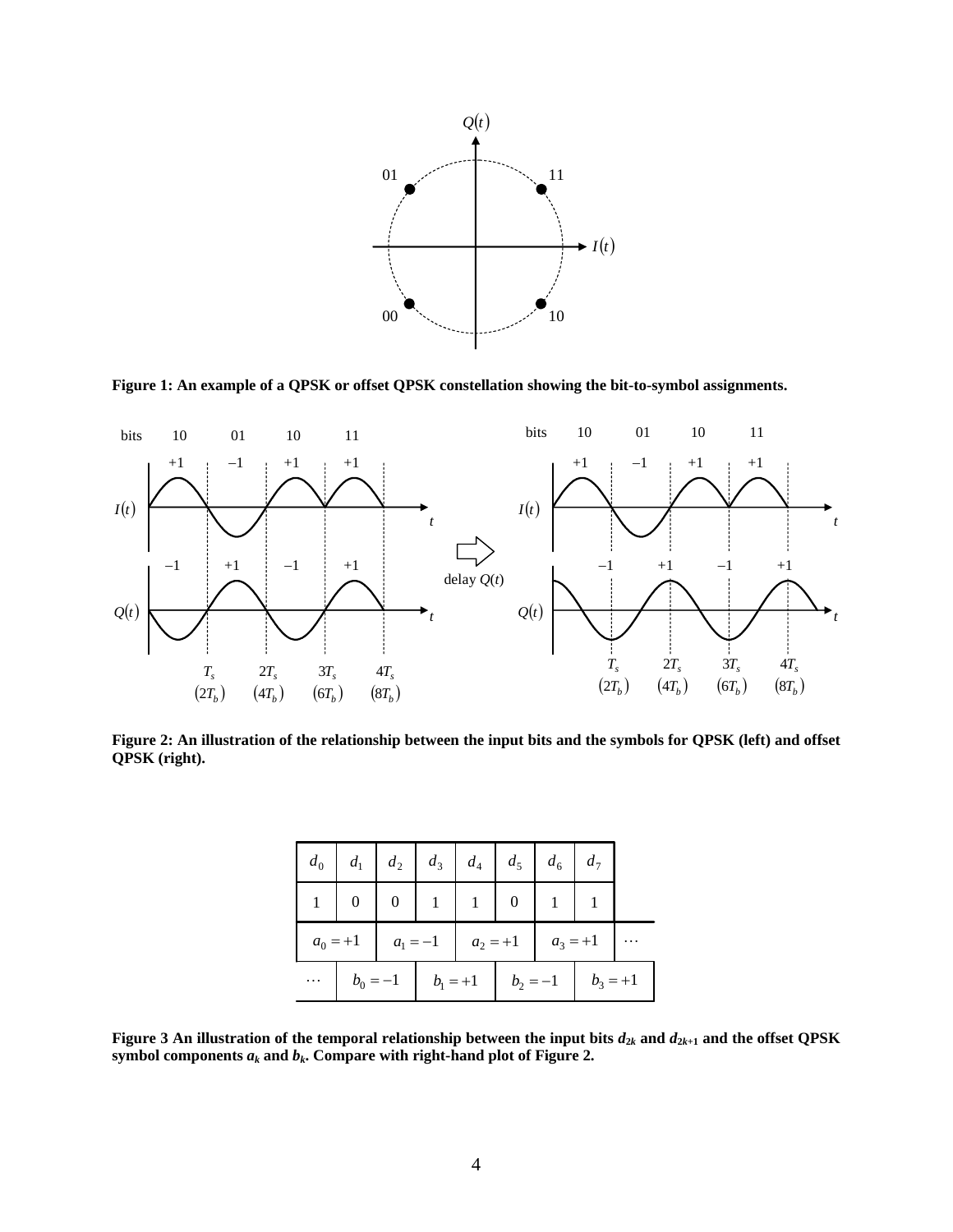#### **THE NEED FOR DIFFERENTIAL ENCODING**

A block diagram of an offset QPSK demodulator, when an emphasis on the phase-lock-loop (PLL) used for carrier phase synchronization is illustrated in Figure 4. In most implementations, the IF signal is mixed to I/Q baseband, filtered by low-pass detection filters, and sampled two times per symbol (or once per bit) in synchronism with the symbol transitions. The samples are derotated by the residual carrier phase offset that is tracked by the carrier phase PLL as shown.<sup>1</sup> The even-indexed samples of the derotated inphase component  $x_{2k}$  and the odd-indexed samples of the derotated quadrature component  $y_{2k+1}$  are used to make the bit decisions. The other two derotated detection filter outputs,  $x_{2k+1}$  and  $y_{2k}$  are required by the phase error detector to compute the phase error signal. The maximum likelihood phase error signal is

$$
e_{2k} = \text{sgn}\{x_{2k}\}y_{2k} - \text{sgn}\{y_{2k+1}\}x_{2k+1}.
$$
 (3)

Observe that the error signal is produced only once per symbol (or every two bit times). This is captured by using 2*k* (which is always even) for the index. The relationship between the residual carrier phase offset  $\theta$  and the phase error detector output  $e_{2k}$  is given by the "S-curve." The Scurve is obtained by expressing the phase error detector output as a function of  $\theta_e$  and averaging over the data symbol values. The S-curve for the maximum likelihood phase error detector (3) is plotted in Figure 5. The loop dynamics are such that the stable lock points correspond to phase errors where the S-curve crosses 0 with a positive slope. Careful examination the S-curve of Figure 5 shows that there are two stable lock points:  $\theta_e = 0$  and  $\theta_e = 180^\circ$ . This means the PLL can lock in phase with the phase of the IF carrier (desired) or 180° out of phase with the IF carrier (undesired). This characteristic is called a *phase ambiguity* and is a consequence of the rotational symmetry of the offset QPSK signal.

There is another ambiguity associated with decision-directed carrier phase recovery for offset QPSK. The samples used for data detection have a delay of one bit time: the quadrature component is sampled one-bit time after the inphase component. The rotation caused by an unknown carrier phase offset produces an ambiguity as to which component should be delayed. This ambiguity is called *delay-axis ambiguity*. The carrier phase PLL can lock when the inphase and quadrature components are swapped and the delay relationship between their samples is incorrect.

 $\overline{a}$ 

<sup>&</sup>lt;sup>1</sup> The block diagram of Figure 4 shows the phase-lock loop closing at the rotation block. The discrete-time VCO produces the phase necessary to perform the desired rotation. Another very common implementation is to close the loop at the quadrature mixers. In this implementation, the VCO output is a pair of sinusoids whose phase varies around the IF frequency *f*0. Closing the loop here does not change the S-curve or the loop dynamics (as long as the loop bandwidth is not too large.) As formulated above, a D/A converter would be required somewhere in the feedback path since the phase error computation is in discrete time and the quadrature mixers operate in continuous time. In reality, most modern demodulators sample the IF signal and perform the signal processing outlined in Figure 4 in discrete time.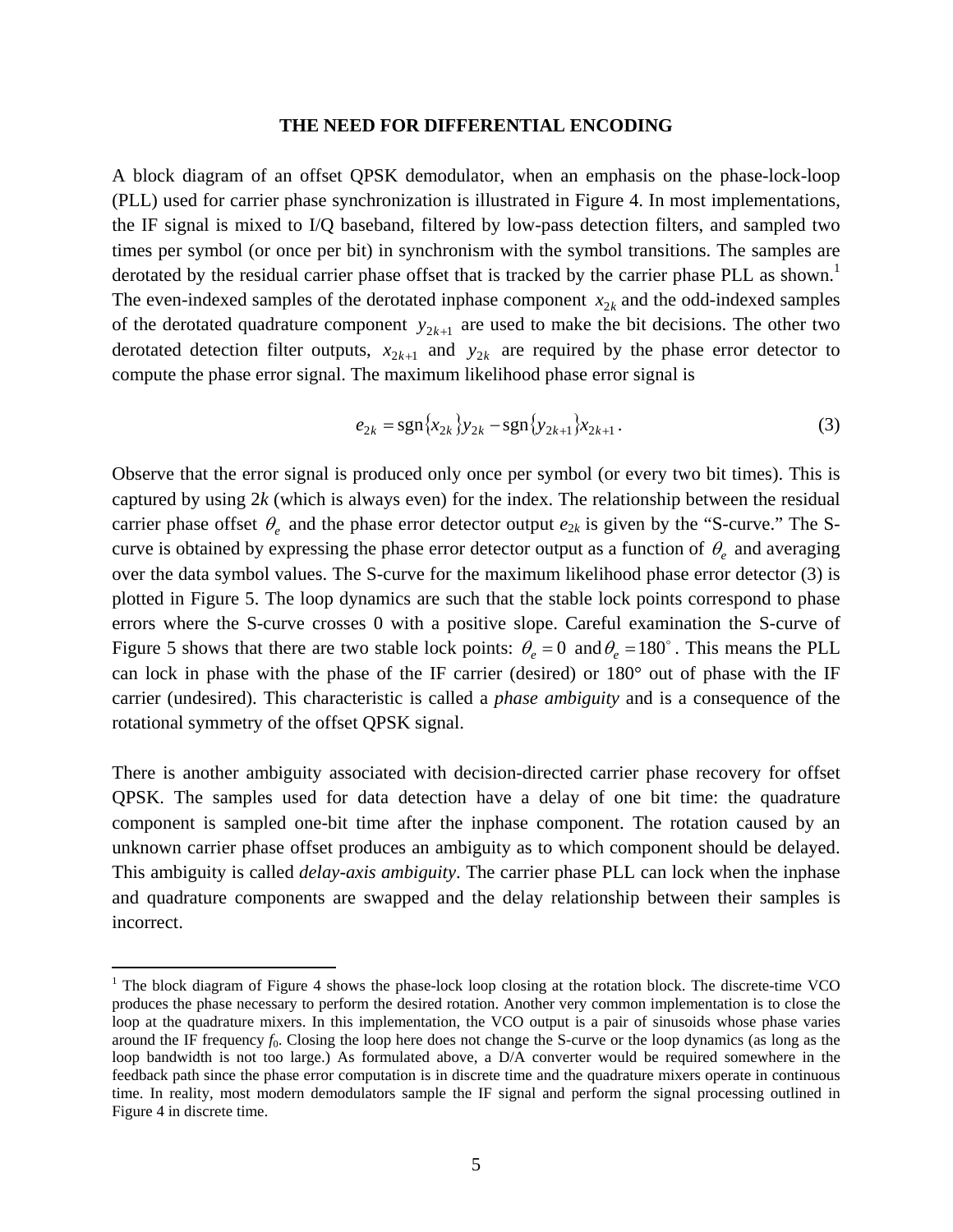

**Figure 4: A block diagram of an offset QPSK demodulator emphasizing the carrier phase PLL; (b) the Scurve for the phase error detector used by the PLL.** 



**Figure 5: The S-curve corresponding to the maximum likelihood phase error signal (3) used by the PLL in Figure 4.**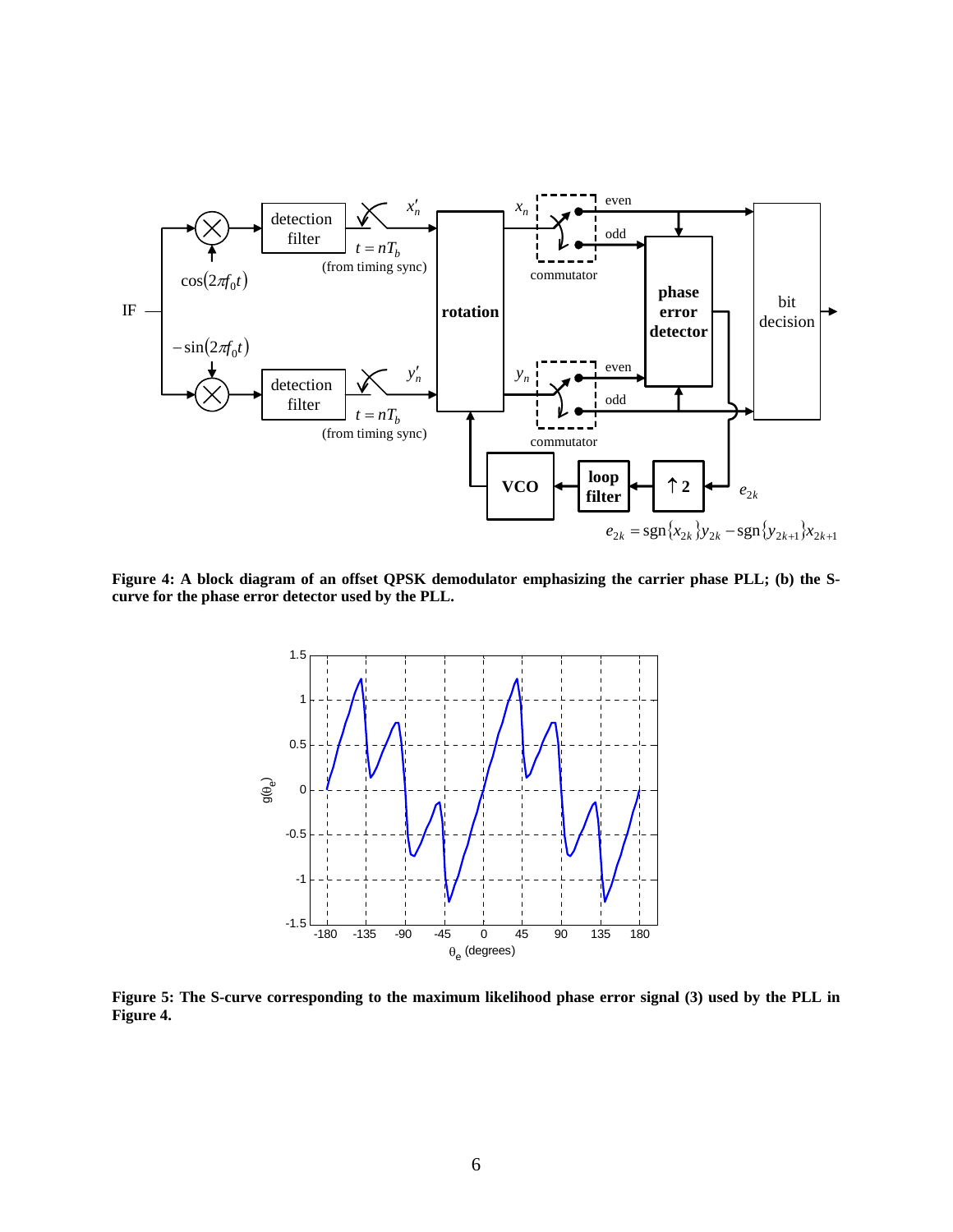#### **DIFFERENTIAL ENCODING: ORIGINS REVEALED**

In differential encoding, the input bits  $..., d_{2k}, d_{2k+1},...$  are encoded to produce the differentially encoded bit sequence  $\ldots, \delta_{2k}, \delta_{2k+1}, \ldots$  using the following encoding rule [1]

$$
\delta_{2k} = d_{2k} \oplus \overline{\delta}_{2k-1}
$$
  
\n
$$
\delta_{2k+1} = d_{2k+1} \oplus \delta_{2k}
$$
\n(4)

where  $\oplus$  is the Boolean "exclusive OR" operation and  $\overline{A}$  is the logical complement of the Boolean variable *A*. The differentially encoded bits are used in place of the data bits to select the *a*'s and *b*'s defined by the bit-to-symbol mappings in the constellation. The differential encoding is such that when the carrier phase PLL locks with phase ambiguity or delay-axis ambiguity in place, the true data bits  $...,$  $d_{2k}$ , $d_{2k+1}$ ,... are recoverable from the differentially encoded bits  $\ldots, \delta_{2k}, \delta_{2k+1}, \ldots$  The differential decoding rule is

$$
d_{2k} = \delta_{2k-1} \oplus \overline{\delta}_{2k}
$$
  
\n
$$
d_{2k+1} = \delta_{2k} \oplus \delta_{2k+1}
$$
\n(5)

Weber [4] explained that transitions in the phase trajectory can be used to define a differential encoding rule that deals with both the 180° phase ambiguity and the delay-axis ambiguity. The delay-axis ambiguity requires the transitions in the phase trajectory be defined on a bit-by-bit basis. As explained in the Appendix, the possible phase shifts in the phase trajectory for offset QPSK are −90°, +90°, or 0 during each bit interval.

The differential encoding rule (4) results when an input bit value of 1 shifts the carrier by −90° while an input bit value of 0 shifts the carrier by +90°. When the input bit is  $d_{2k}$ ,  $a_{k-1}$  and  $b_{k-1}$ are in place and  $a_k$  is to be chosen to produce the desired phase shift. Listing all possible combinations of  $a_{k-1}, b_{k-1}$ , and  $d_{2k}$  produces the left-most truth table shown in Figure 6. The first two rows of this truth table are determined with the aid of Figure  $8<sup>2</sup>$ . The first two rows correspond to  $a_{k-1} = -1$  and  $b_{k-1} = -1$  as illustrated in Figure 8 (a). Note the phase of the modulated carrier at  $t = 2kT_b$  is −90°. When the input bit  $d_{2k} = 0$ , a +90° phase shift is required. This is accomplished by setting  $a_k = +1$  as shown in Figure 8 (b). When the input bit  $d_{2k} = 1$ , a  $-90^\circ$  phase shift is required. This is accomplished by setting  $a_k = -1$  as shown in Figure 8 (c). The remaining entries in the truth table for  $a_k$  are computed in a similar manner. Using the temporal relationships between  $a_{k-1}, b_{k-1}, a_k$  and  $\delta_{2k-2}, \delta_{2k-1}, \delta_{2k}$  together with the bit-tosymbol mapping of Figure 1, the right-most truth table in Figure 6 is produced. From this truth

1

 $2^2$  The half-sine pulse shape is used to illustrate the principle. The idea applies with any pulse shape, even those used by the Tier-1 waveforms FQPSK-B, FQPSK-JR, and SOQPSK-TG.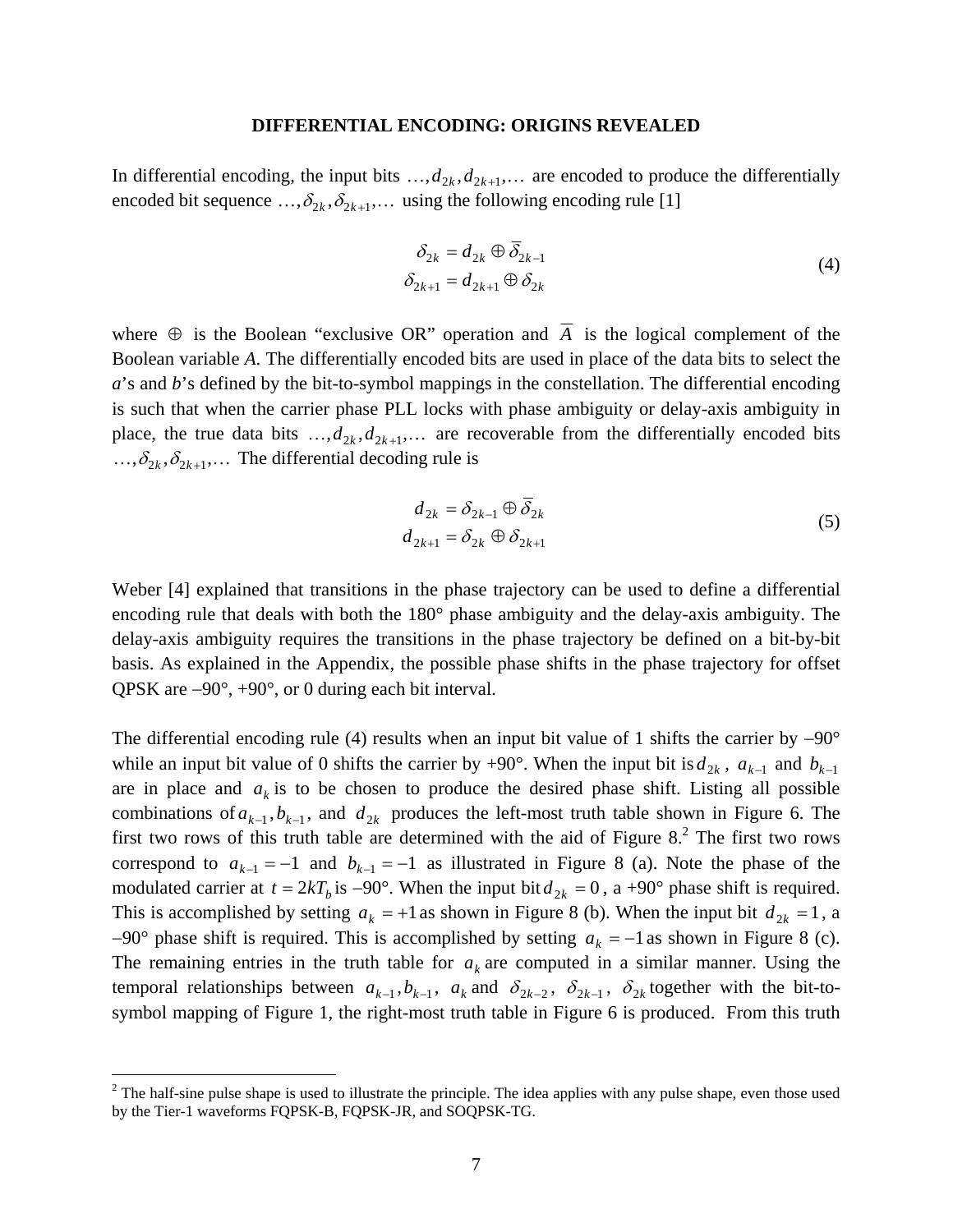table, the Karnaugh map shown in Figure 6 is constructed. From the Karnaugh map, the first relationship of (4) is obtained.



**Figure 6: Truth tables and corresponding Karnaugh map defining the relationship between the differentially**  encoded bit  $\delta_{2k}$  and the input bit  $d_{2k}$ .

When the input bit is  $d_{2k+1}$ ,  $a_k$  and  $b_{k-1}$  are in place and  $b_k$  is to be chosen to produce the desired phase shift. Listing all possible combinations of  $a_k$ ,  $b_{k-1}$ , and  $d_{2k+1}$  produces the left-most truth table shown in Figure 7. The first two rows of this truth table are determined with the aid of Figure 9. The first two rows correspond to  $a_k = -1$  and  $b_{k-1} = -1$  as illustrated in Figure 9 (a). Note the phase of the modulated carrier at  $t = (2k+1)T_b$  is 180°. When the input bit  $d_{2k+1} = 0$ , a +90° phase shift is required. This is accomplished by setting  $b_k = +1$  as shown in Figure 9 (b). When the input bit  $d_{2k+1} = 1$ , a −90° phase shift is required. This is accomplished by setting  $b_k = -1$  as shown in Figure 9 (c). The remaining entries in the truth table for  $b_k$  are computed in a similar manner. Using the temporal relationships between  $a_k$ ,  $b_{k-1}$ ,  $b_k$  and  $\delta_{2k}$ ,  $\delta_{2k-1}$ ,  $\delta_{2k+1}$  together with the bit-to-symbol mapping of Figure 1, the right-most truth table in Figure 7 follows. From the this truth table, the Karnaugh map shown in Figure 7 is produced. From the Karnaugh map, the second relationship of (4) is obtained.

| $\boldsymbol{a}_k$   |                      | $b_{k-1}$ $d_{2k+1}$                 | $b_k$                |  | $\delta_{2k}$                    |               | $\delta_{2k-1}$ $d_{2k+1}$ | $\delta_{2k+1}$                | $\delta_{2k}\delta_{2k-1}$                                                                                           |
|----------------------|----------------------|--------------------------------------|----------------------|--|----------------------------------|---------------|----------------------------|--------------------------------|----------------------------------------------------------------------------------------------------------------------|
| -1                   | – 1<br>$+1$          | $\boldsymbol{0}$<br>$\boldsymbol{0}$ | $-1$<br>$+1$<br>-1   |  | $\Omega$<br>$\Omega$<br>$\Omega$ | $\Omega$<br>0 | $\Omega$<br>$\Omega$       | $\mathbf{0}$<br>$\overline{0}$ | $d_{2k+1}$<br>$00\,$<br>10<br>01<br>$\boldsymbol{0}$<br>$\mathbf{0}$<br>$\theta$                                     |
| $-1$<br>$+1$<br>$+1$ | $^{+1}$<br>-1<br>— I | $\overline{0}$                       | $+1$<br>$+1$<br>$-1$ |  | $\boldsymbol{0}$                 | 0             | 0                          | $\boldsymbol{0}$               | 0<br>$\Omega$                                                                                                        |
| $+1$<br>$+1$         | $+1$<br>$+1$         | $\overline{0}$                       | $+1$<br>$-1$         |  |                                  |               | 0                          | 0                              | $\delta_{2k+1} = \overline{d}_{2k+1} \delta_{2k} + d_{2k+1} \overline{\delta}_{2k}$<br>$=d_{2k+1}\oplus \delta_{2k}$ |

**Figure 7: Truth tables and corresponding Karnaugh map defining the relationship between the differentially**  encoded bit  $\delta_{2k+1}$  and the input bit  $d_{2k+1}$ .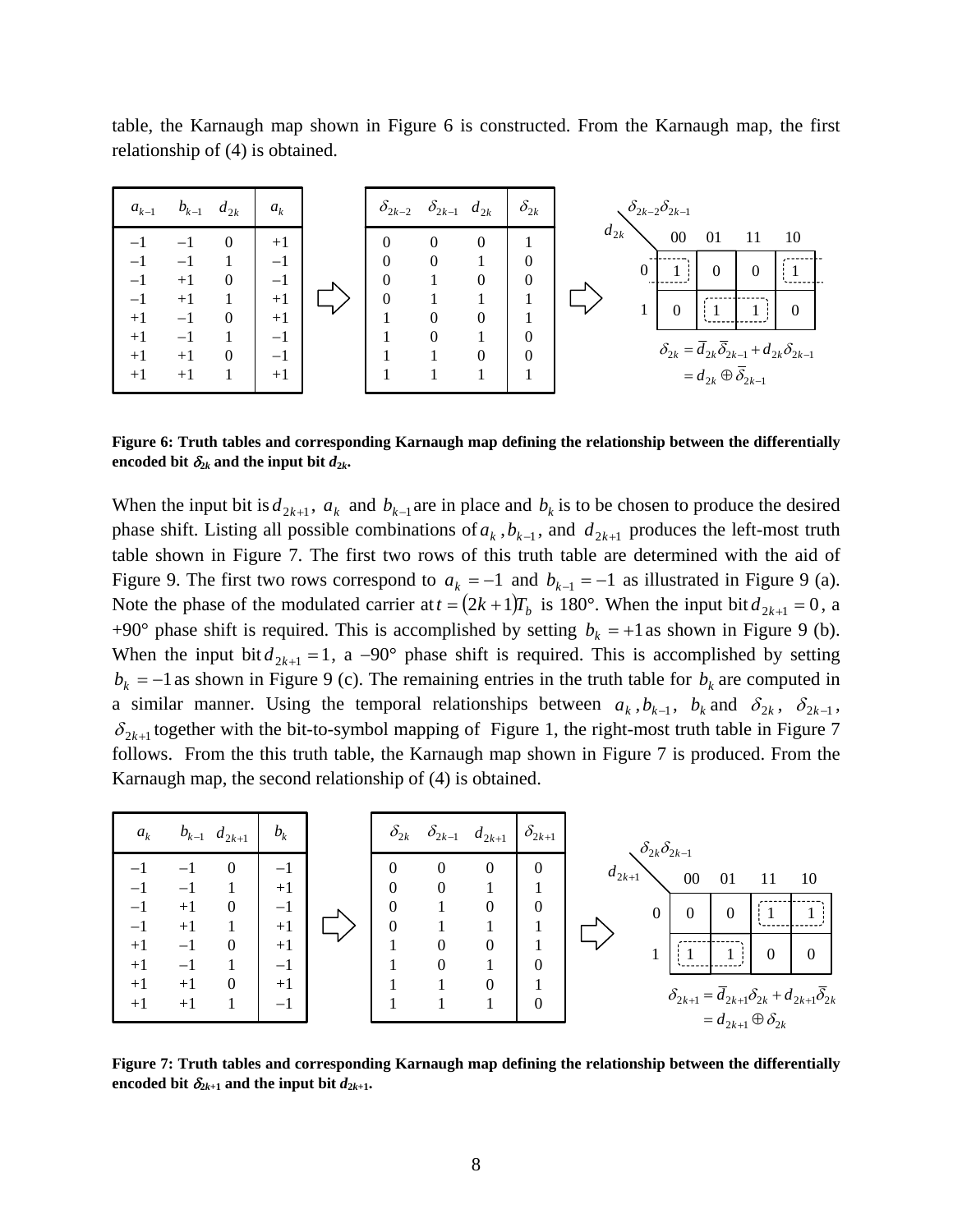

**Figure 8: An illustration of the first two rows of the truth table of Figure 6.**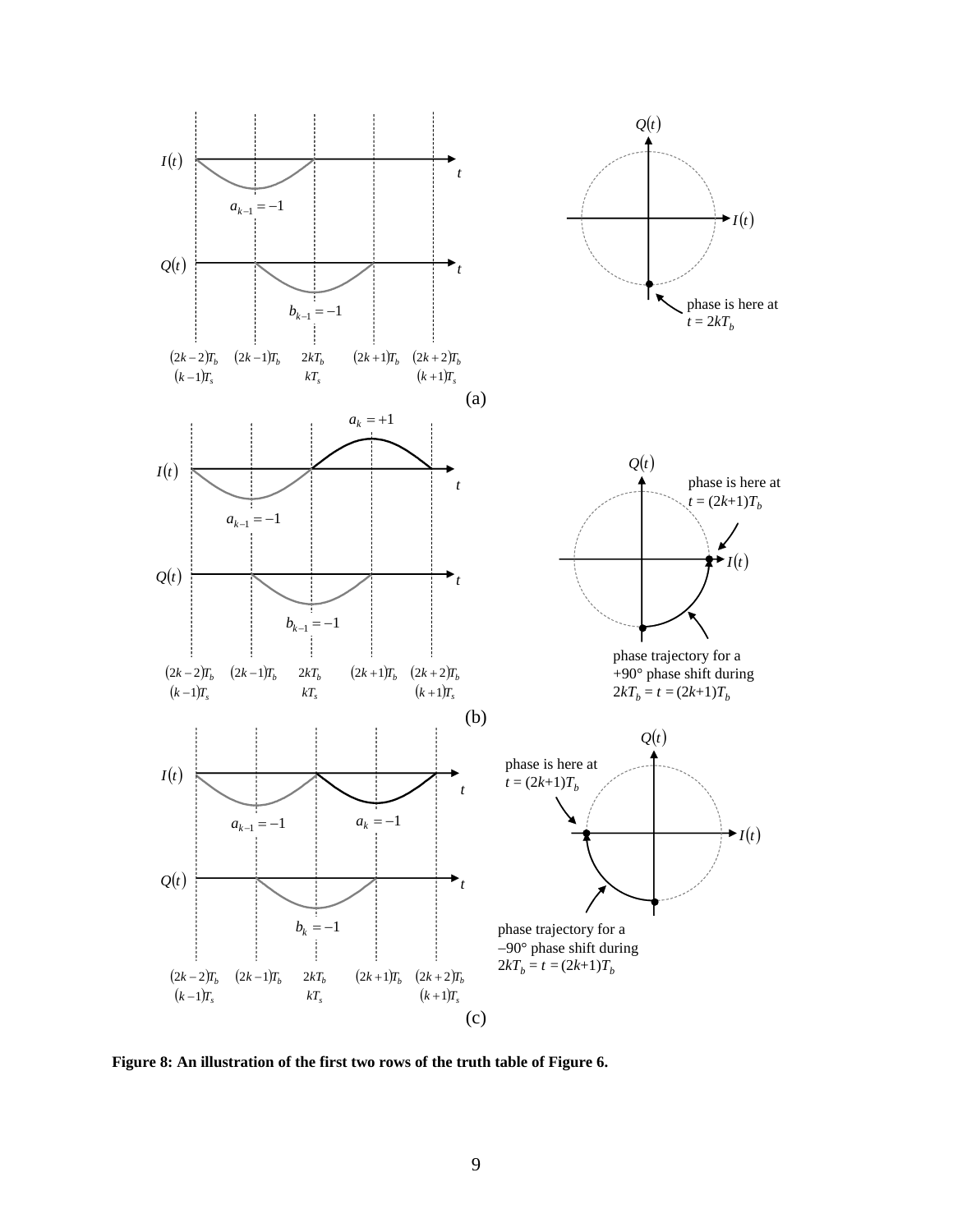

**Figure 9: An illustration of the first two rows of the truth table of Figure 7.**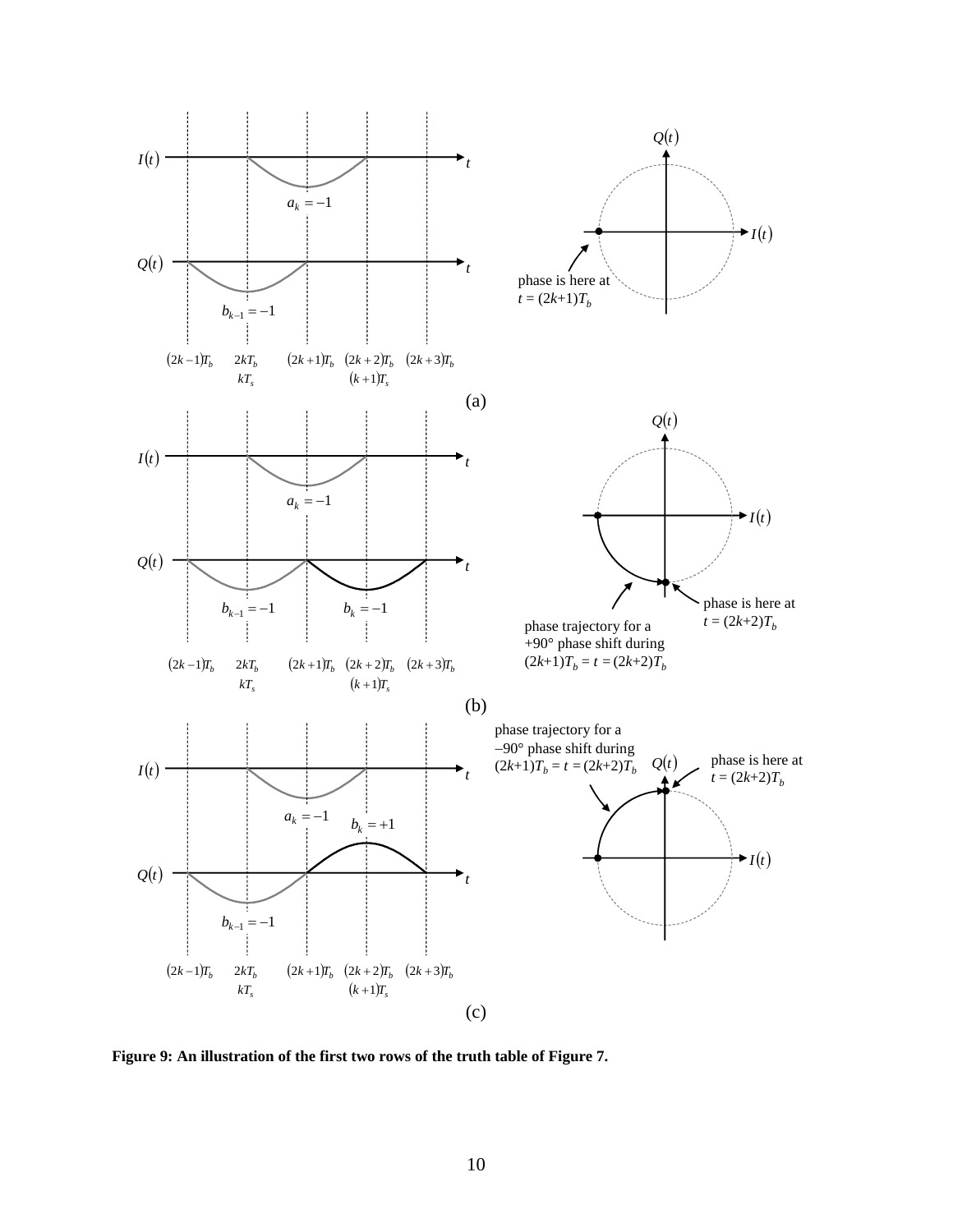

**Figure 10: Development of the differential decoding rules for**  $d_{2k}$  **(top) and**  $d_{2k+1}$  **(bottom).** 

The differential decoding rule (5) is obtained from the differential encoding rule (4) by "solving" the two Boolean equations that define the encoding rule. This process is illustrated in Figure 10. The first step is to construct the truth table corresponding to the first Boolean equation in (4). This truth table is the left-most truth table in the upper portion of Figure 10. The convention is that the Boolean variables in the columns to the left of the vertical line are the input variables and the variables to the right of the vertical line are the output variables. Moving the  $d_{2k}$  column to the last column and moving the vertical line to the right one column produces the center truth table in the upper portion of Figure 10. Now the Boolean variable  $d_{2k}$  is an output and the variables  $\delta_{2k-1}$  and  $\delta_{2k}$  are input variables. Rearranging the rows of this table produces the right-most truth table in the upper portion of Figure 10. This truth table is in the standard form and defines the relationship between  $\delta_{2k-1}$  and  $\delta_{2k}$  (the inputs) and  $d_{2k}$  (the output). This relationship is the first Boolean expression in the differential decoding rule (5). The second Boolean expression in the differential encoding rule (5) is obtained in precisely the same way as illustrated in the lower portion of Figure 10.

The astute reader will note that the there are *two* possible differential encoding rules that could be defined in this manner. The IRIG 106-04 differential encoding rule is based on  $0 \rightarrow +90^{\circ}$ phase shift and  $1 \rightarrow -90^{\circ}$  phase shift. The alternative is to base a differential encoding rule on 0  $\rightarrow$  -90° phase shift and 1  $\rightarrow$  +90° phase shift. This leads to the encoding rule

$$
\delta_{2k} = d_{2k} \oplus \delta_{2k-1}
$$
  
\n
$$
\delta_{2k+1} = d_{2k+1} \oplus \overline{\delta}_{2k}
$$
\n(6)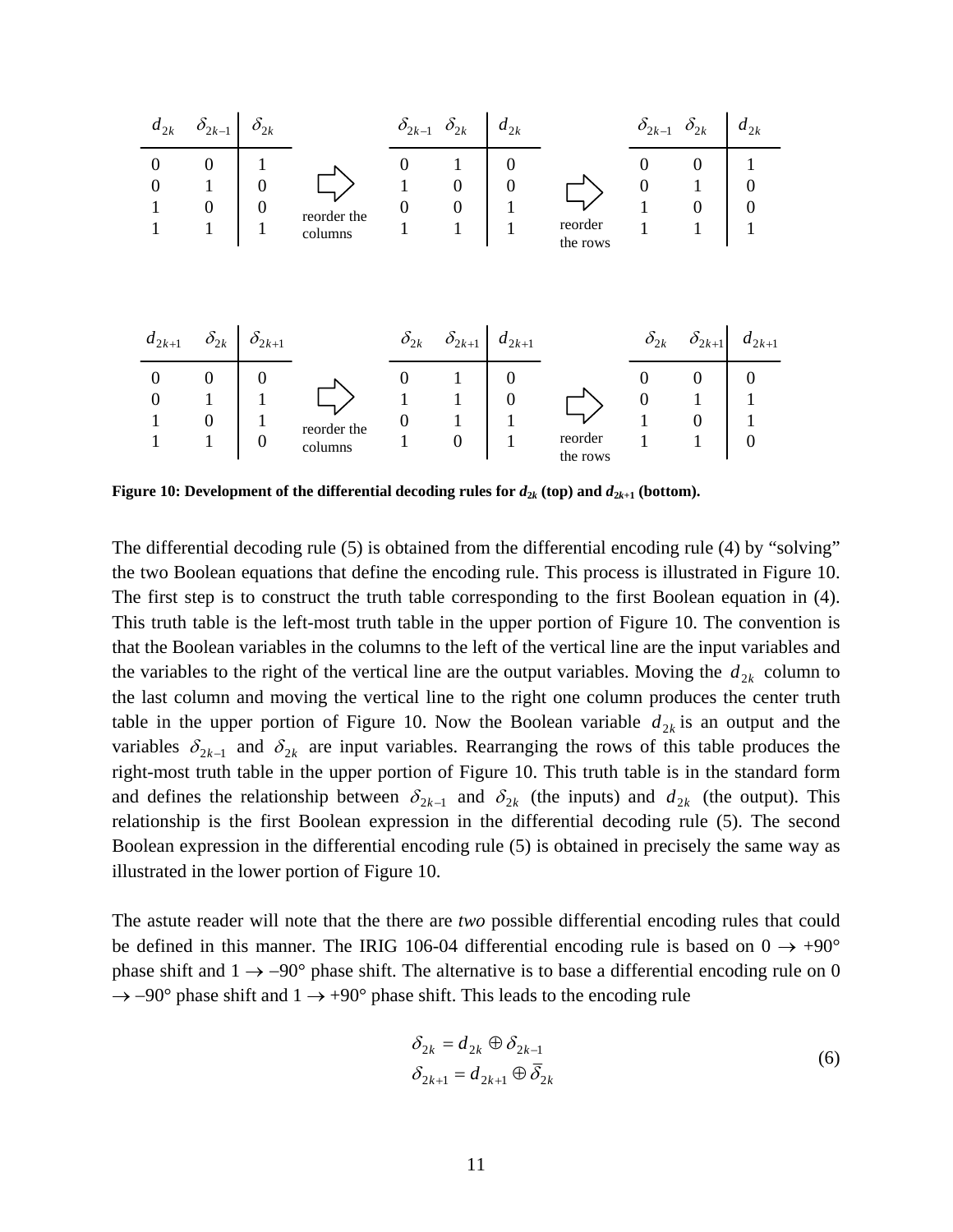Note the similarity between this encoding rule and the encoding rule (4): the logical complement is applied to  $\delta_{2k}$  in the second relationship in (6) whereas the logical complement is applied to  $\delta_{2k-1}$  in the first relationship in (4). While this differential encoding rule is based on the same principles as the differential encoding rule (4), it is not interoperable with that rule. The encoder and decoder must be based on the same rule to work correctly. The differential encoding rule (6) is not inferior in any way.

# **CONCLUSIONS**

The differential encoding rule, required for phase and delay-axis ambiguity resolution was derived from basic principles. The rule is based on the use of input bits to define phase transitions in the phase trajectory. This point of view also revealed a different (but noncompatible) differential encoding that could have been used.

# **ACKNOWLEDGEMENTS**

I am indebted to Mr. Robert Jefferis, Tybrin Corp., AFFTC Edwards AFB, for asking me the questions that led to this development. It was his desire to better understand differential decoding that prompted the investigation that culminated in this paper.

#### **REFERENCES**

- [1] IRIG Standard 106-04: Telemetry Standards, 2004. Telemetry Group, Range Commanders Council, White Sands Missile Rage, NM.
- [2] Feher, K., Digital Communications: Satellite/Earth Station Engineering, Prentice-Hall, Upper Saddle Rive, NJ, 1983.
- [3] Clewer, R., "Report on the Status of Development of the High Speed Digital Satellite Modem," RM-009-79-24, Spar Aerospace, Ltd., St. Anne de Bellevue, P.Q., Canada, November 1979.
- [4] Weber, W., "Differential Encoding for Multiple Amplitude and Phase Shift Keying Systems, *IEEE Transactions on Communications*, vol. 26, March 1978, pp. 385 – 391.
- [5] Rappaport, T., Wireless Communications: Principles and Practice, Prentice Hall, Upper Saddle River, NJ, 2002.
- [6] Svensson, A. and Sundberg, C.-E., "Optimum MSK-Type Receivers for CPM on Gaussian and Rayleigh Fading Channels," IEE Proceedings, August 1984, p. 480 - 490.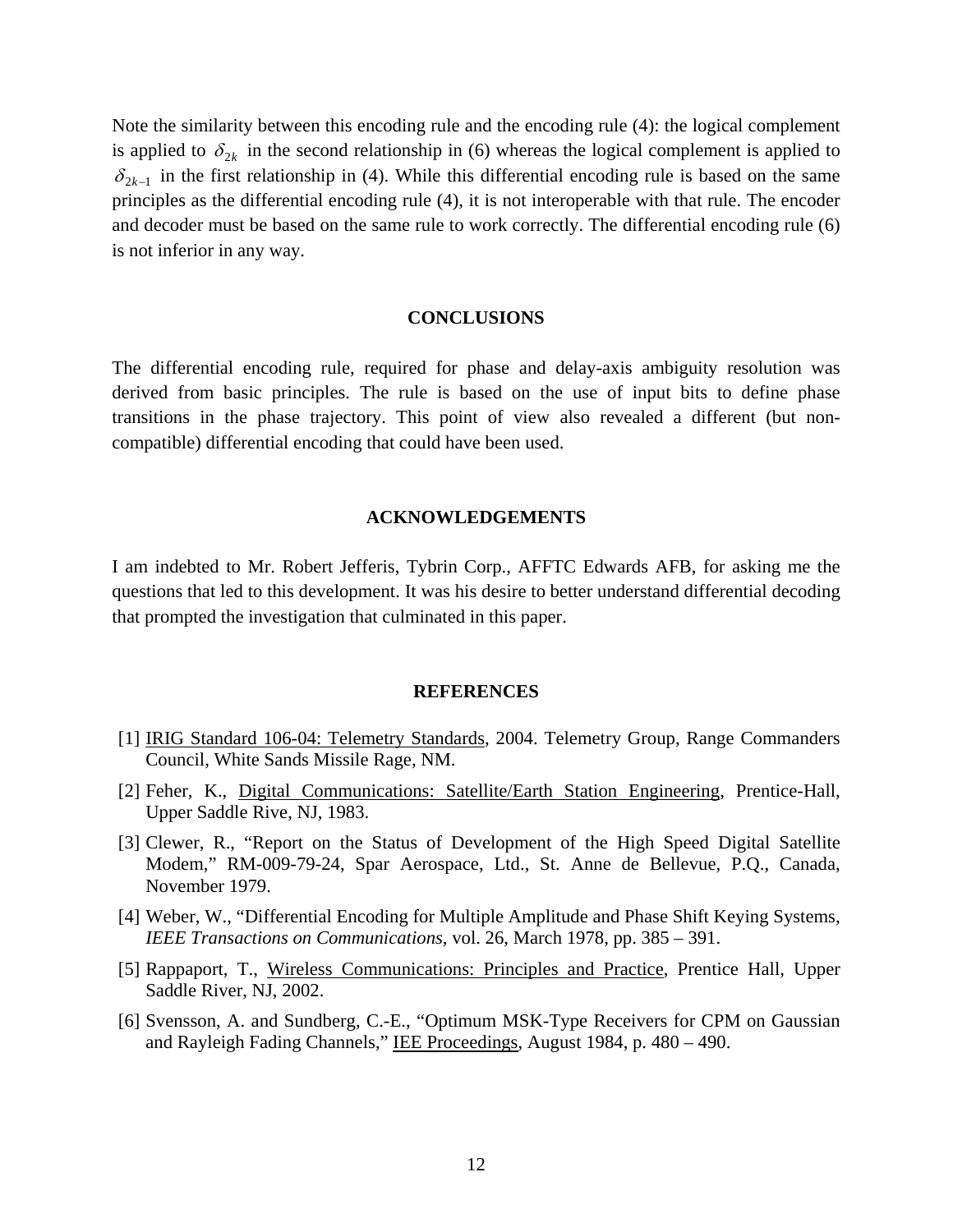- [7] Svensson, A., and Sundberg, C.-E., "Serial MSK-Type Detection of Partial Response Continuous Phase Modulation," IEEE Transactions on Communications, vol. 33, January 1985, pp. 44 – 52.
- [8] Galko, P. and Pasupathy, S., "Optimization of Linear Receivers for Data Communication Signals," IEEE Transactions on Information Theory, vol. 34, January 1988, pp. 79 – 92.
- [9] Galko, P. and Pasupathy, S., "Linear Receivers for Correlatively Coded MSK," IEEE Transactions on Communications, vol. 33, April 1985, pp. 328 – 347.
- [10] Rhodes, R., Wilson, S., and Svensson, A., "MSK-Type Reception of Continuous Phase Modulation: Cochannel and Adjacent Channel Interference," IEEE Transactions on Communications, vol. 35, February 1987, pp. 185 – 193.
- [11] Laurent, P., "Exact and Approximate Construction of Digital Phase Modulations by Superposition of Amplitude Modulated Pulses (AMP)," IEEE Transactions on Communications, vol. 34, February 1986, pp. 150 – 160.
- [12] Kaleh, G., "Simple Coherent Receivers for Partial Response Continuous Phase Modulation," IEEE Journal on Selected Areas in Communications, vol. 7, December 1989, pp. 1427 – 1436.
- [13] Mengali, U. and Morelli, M., "Decomposition of M-ary CPM Signals into PAM Waveforms," IEEE Transactions on Information Theory, vol. 41, September 1995, pp. 1265 – 1275.
- [14] Colavolpe, G. and Raheli, R., "Reduced-Complexity Detection and Phase Synchronization of CPM Signals," IEEE Transactions on Communications, vol. 45, September 1997, pp. 1070 – 1079.
- [15] Perrins, E. and Rice, M., "PAM Decomposition of M-ary Multi-h CPM," IEEE Transactions on Communications, vol. 53, vol. 12, December 2005, pp. 2065 – 2075.
- [16] Perrins, E. and Rice, M., "Reduced-Complexity Detectors for Multi-h CPM in Aeronautical Telemetry," IEEE Transactions on Aerospace and Electronic Systems, vol. 43, January 2007, pp. 286 – 300.
- [17] Hill, T., "An Enhanced Constant Envelope, Interoperable Shaped Offset QPSK (SOQPSK) Waveform for Improved Spectral Efficiency," in Proceedings of the International Telemetering Conference, San Diego, CA, October 2000, pp. 137 – 136.
- [18] Gao, W. and Feher, K., "FQPSK: A Bandwidth and RF Power Efficient Technology for Telemetry Applications," in Proceedings of the International Telemetering Conference, Las Vegas, NV, October 1997, pp. 480 – 488.
- [19] Nelson, T., Perrins, E., and Rice, M., "Common Detectors for Tier 1 Modulations," in Proceedings of the International Telemetering Conference, Las Vegas, NV, October 2005, pp. 518-527.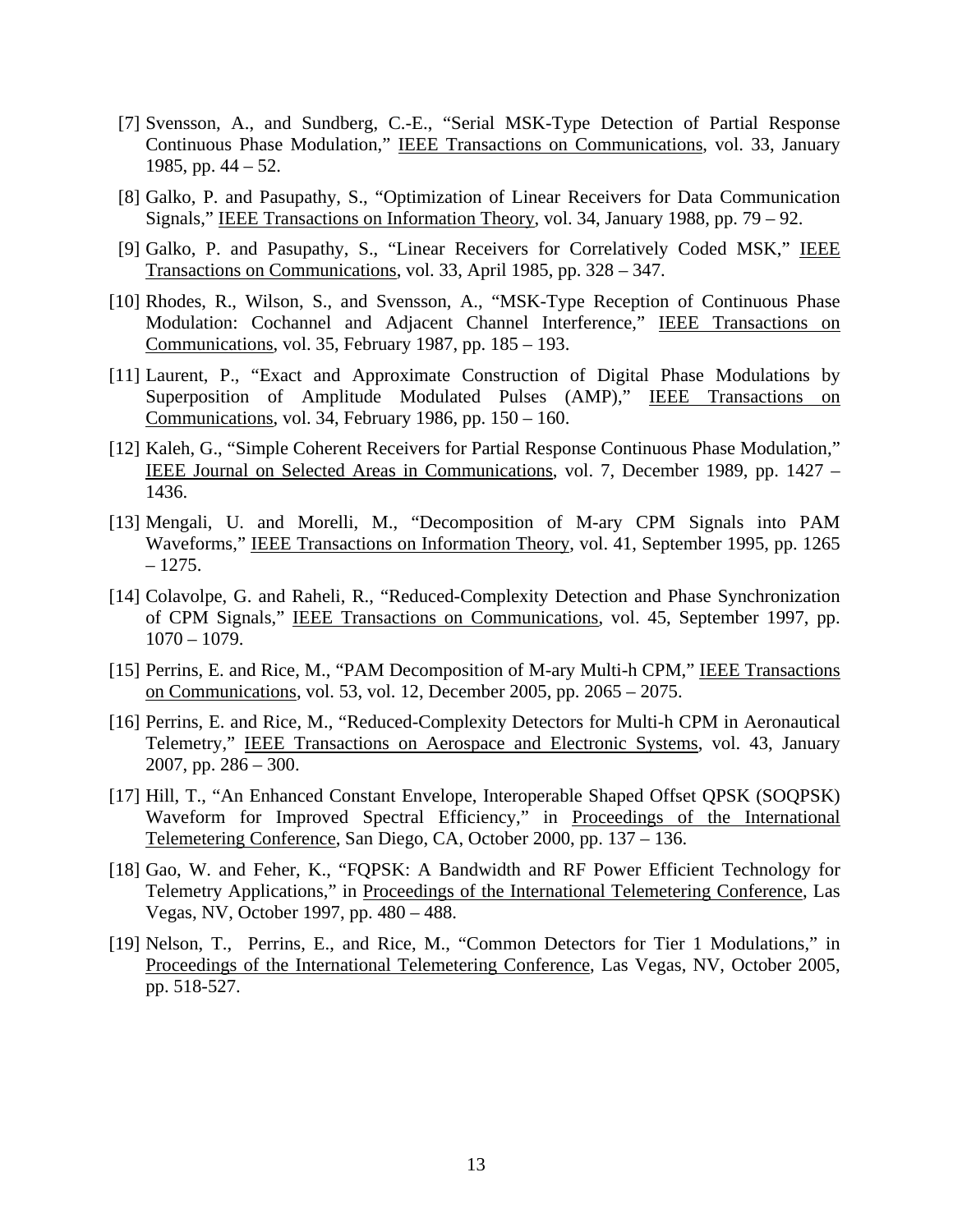#### **APPENDIX: OFFSET QPSK AND PHASE TRAJECTORY PLOTS**

The notion of a phase trajectory plot is fundamental to understanding the nature of the differential encoding used for offset QPSK. Any modulated carrier of the form may be written in the form

$$
s(t) = A(t)\cos(2\pi f_c t + \phi(t))
$$
\n(7)

where  $A(t)$  is the amplitude and  $\phi(t)$  is the phase. Using the trigonometric identity

$$
\cos(A+B) = \cos(A)\cos(B) - \sin(A)\sin(B),\tag{8}
$$

the modulated carrier may be expressed as

$$
s(t) = \underbrace{A(t)\cos(\phi(t))\cos(2\pi f_c t)}_{I(t)} - \underbrace{A(t)\sin(\phi(t))\sin(2\pi f_c t)}_{Q(t)}
$$
(9)

where  $I(t)$  is the *inphase* component of  $s(t)$  and  $Q(t)$  is the *quadrature* component of  $s(t)$ . A plot of  $Q(t)$  versus  $I(t)$  is called a phase trajectory plot. The phase trajectory plot displays the instantaneous amplitude and phase of the modulated carrier. The instantaneous amplitude is given by

$$
A(t) = \sqrt{I^2(t) + Q^2(t)}
$$
 (10)

which can be interpreted as the distance from the origin to the point in two-space  $(I(t), Q(t))$ . The instantaneous phase is

$$
\phi(t) = \tan^{-1}\left\{\frac{Q(t)}{I(t)}\right\} \tag{11}
$$

which can be interpreted as the angle formed by line defined by the origin and the point  $(I(t), Q(t))$  and the line formed by the  $I(t)$ -axis.

As an example consider the QPSK constellation shown in Figure 1. For *unshaped QPSK*, the amplitudes for the inphase and quadrature components are constants whose sign is determined by the input bits through the bit-to-symbol mapping, such as the mapping defined by the labels on the constellation points in Figure 1. The input bits arrive with period  $T<sub>b</sub>$  and are grouped into nonoverlapping blocks of 2 bits to form a QPSK *symbol*. A new QPSK symbol is formed every  $T_s = 2T_b$  seconds. An example of the inphase and quadrature components for unshaped QPSK for the bit pattern 10011011 is illustrated in Figure 11 (a). The corresponding phase trajectory is also shown on the right. The initial state of the phase trajectory is the point on the in the fourth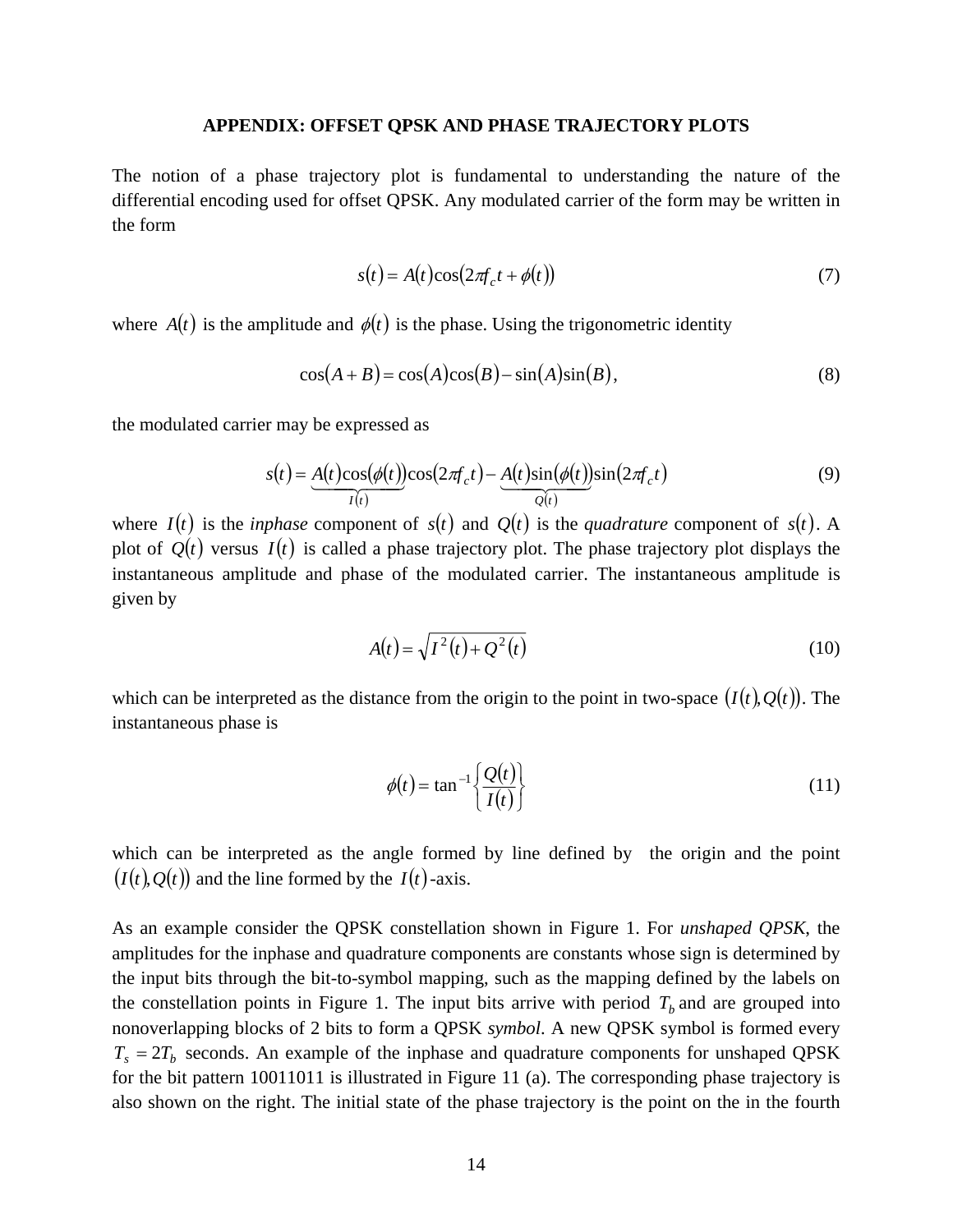quadrant. The arrows are notional as the phase changes state *instantaneously*. (This is why unshaped QPSK has such a large bandwidth.)

When a non-linear power amplifier is used, the phase trajectory transitions through the origin fully exercise the nonlinear characteristics of the power amplifier and increase the bandwidth of the amplified signal. Phase trajectory transitions through the origin occur when sign changes for the inphase and quadrature components coincide. This can be avoided by delaying the quadrature component by half of a symbol time (or  $T_s/2 = T_b$  seconds). This variant of QPSK is known as *staggered* or *offset* QPSK. Offset QPSK can be defined using the same constellation that was used for QPSK, such as the one shown in Figure 1. The inphase and quadrature components for unshaped offset QPSK are shown in Figure 11 (b) for the same 10011011 input bit sequence. Again, the arrows are notional because the transitions are instantaneous.

Two observations are important:

- 1. The phase trajectory does not pass through the origin. This is because the inphase and quadrature component cannot change sign simultaneously.
- 2. Transitions occur every bit time and correspond to a phase shift of 0°, +90°, or −90°.

When shaping applied to the inphase and quadrature components, the bandwidth is reduced. An example of a simple pulse shape is the half-sine pulse shape. Revisiting the example of Figure 11 (b) and substituting the half-sine pulse shape on the inphase and quadrature components produces the plots illustrated in Figure 12. Note that the phase trajectory with the half-sine pulse shape is restricted to the a circle in the I/Q plane. This property is called the *constant envelope* property and is the very desirable property when a non-linear power amplifier is used.

The ARTM Tier-1 waveforms – FQPSK-B, FQPSK-JR, and SOQPSK-TG – use more sophisticated pulse shaping. An eye diagram is useful for displaying the properties of the inphase and quadrature components, especially when there are a variety of possible data-dependent phase transitions. Eye diagrams for unshaped offset QPSK, offset QPSK with the half-sine pulse shape, SOQPSK-TG, and FQPSK-JR are illustrated in Figure 13. Observe that in all cases, the eye diagrams for the inphase and quadrature components show eye openings that are staggered or *offset* from each other by one-half the symbol time. The phase trajectory plots corresponding to the FQPSK-JR and SOQPSK-TG cases have the same two properties mentioned above.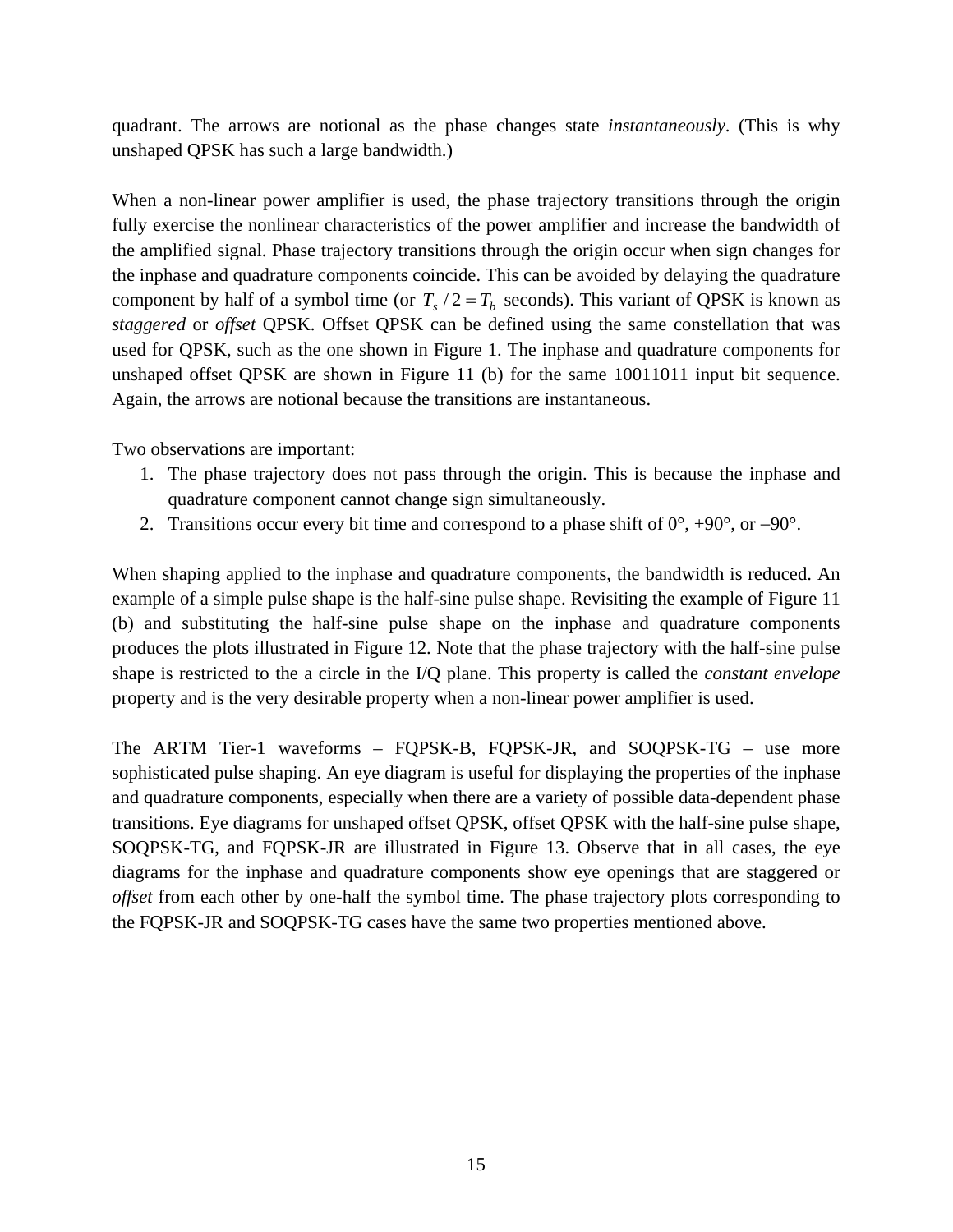

**Figure 11: Examples of a phase trajectory plot corresponding to the bit pattern 10011011 using the bit-to**symbol mapping of Figure 1: (a) the phase trajectory for QPSK; (b) phase trajectory for offset QPSK.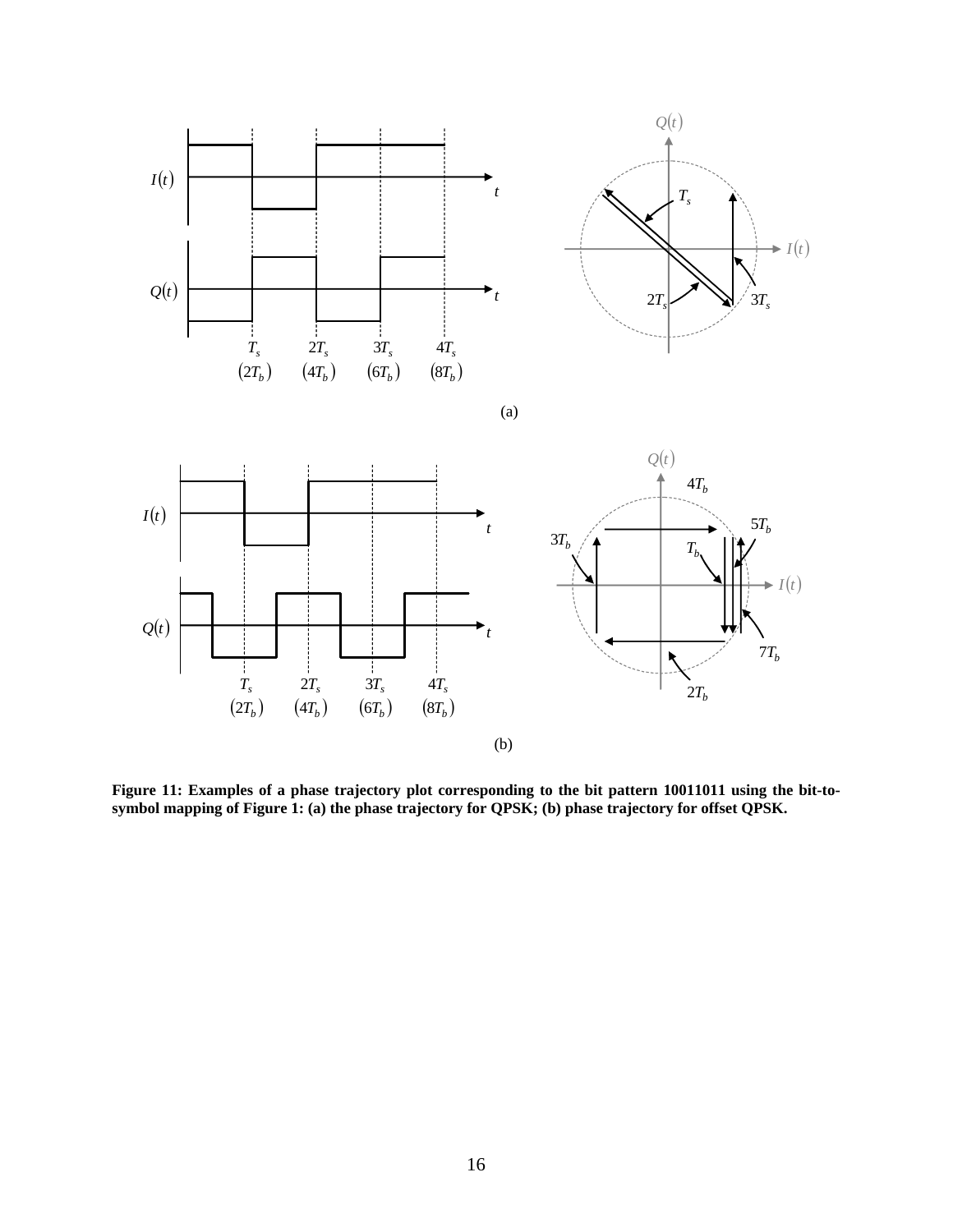

**Figure 12: Example of the inphase and quadrature components for offset QPSK using the half-sine pulse shape corresponding to the bit sequence 10011011 using the bit-to-symbol mapping of Figure 1. The phase trajectory plot is shown on the right. The dashed lines are for display purposes only. All transitions occur along the circle. Compare with Figure 11 (b).** 

It should be pointed out that the phase trajectories for offset QPSK with pulse shapes that achieve the constant envelope property are identical to the phase trajectories for continuous phase modulations (CPMs) with modulation index  $h = \frac{1}{2}$ . Examples of CPMs with  $h = \frac{1}{2}$  include minimum shift keying (MSK) – the special case of continuous phase FSK for  $h = \frac{1}{2}$  – and Gaussian minimum shift keying (GMSK) – the modulation used in GSM [5]. The connection between CPM with  $h = \frac{1}{2}$  and offset QPSK has been the basis for simplified demodulator design [6] – [10]. The relationship between binary CPM and linear modulation was generalized by Laurent [11] and exploited by Kaleh [12] to device reduced complexity demodulators. The extension of Laurent's relationship to non-binary CPM was developed by Mengali and Morelli [13] and formed the basis for simplified demodulator design by Colavolpe and Raheli [14]. Perrins and Rice [15] extended Mengali's relationship to multi-*h* CPM (the ARTM Tier-2 modulation is a special case) and applied this relationship to derive reduced-complexity demodulators for the Tier-2 modulation [16].

SOQPSK was defined by Hill as a constrained ternary CPM with  $h = \frac{1}{2}$ . [17]. As a consequence, it inherits the close connection to offset QPSK (hence, the name). FQPSK, as defined by Gao and Feher [18], consists of a set of inphase and quadrature waveforms. During each bit interval, the member of the waveform set to be transmitted is selected by the input data. The constraints placed on allowed combinations and sequences of inphase and quadrature waveforms produces a form of offset QPSK with data-dependent pulse shapes. A CPM representation of FQPSK-JR was developed by Nelson, Perrins, and Rice [19] and was the basis for a common detector for FQPSK-JR and SOQPSK-TG. In [4], Weber used the MSK – offset QPSK connection to describe the phase shifts (in the phase trajectory) as positive or negative *frequency* shifts. In this way, differential encoding could be cast in terms of differential frequency shifts rather than the phase shifts used in the body of this paper.